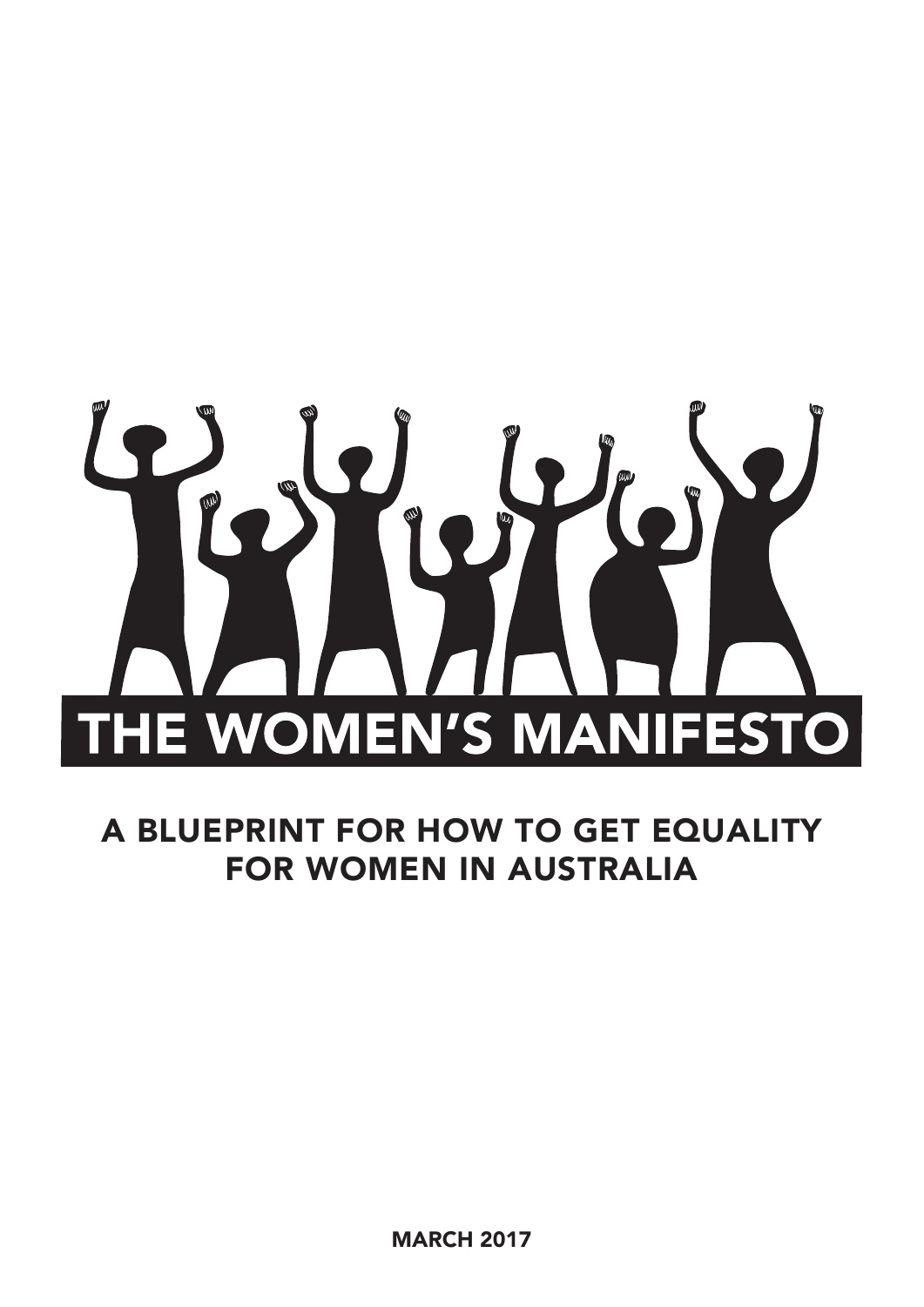

## **CONTENTS**

| <b>SUMMARY OF OUR DEMANDS</b>                            |    |
|----------------------------------------------------------|----|
| THE WOMEN'S MANIFESTO                                    |    |
| <b>APPENDIX ONE: HOW WE RANK INTERNATIONALLY</b>         | 8  |
| APPENDIX TWO: WORKSHEET FOR DEVELOPING THE BLUEPRINT     | 9  |
| APPENDIX THREE: TOOLKIT TO ASSESS YOUR PERSONAL EQUALITY | 11 |
| <b>APPENDIX FOUR: PREVIOUS WOMEN'S MANIFESTOS</b>        | 13 |

First presented at the Australian Education Union (Victorian branch) International Women's Day dinner, Melbourne, 7 March 2017

This Women's Manifesto has been drafted by [Anne Summers](http://annesummers.com.au) for International Women's Day 2017 as a gift to the women's movement. Anne wishes to acknowledge the AEU (Victorian branch) in supporting her work on this. The Manifesto is designed to assist in developing an organizing tool for us to achieve the full equality we have long sought. Anyone who wishes to can work on this document by adding new topics or details to the issues already listed. We need specific policies, laws or programs to be laid out in the Worksheet at Appendix 2. We will advise how the various comments and additions are to be collated and the new, final Manifesto drawn up.

This document was designed by [Libby Blainey.](http://www.libbyblainey.com.au)

## SUMMARY OF OUR DEMANDS

#### Ultimate:

#### THE FOUR BASIC PRINCIPLES OF WOMEN'S EQUALITY

What we want is very simple:

- 1. financial self-sufficiency
- 2. reproductive freedom
- 3. freedom from violence
- 4. the right to participate fully and equally in all areas of public life.

Everything we need and want in order to have full equality as women can be subsumed within these four basic principles.

#### Immediate:

## EQUALITY GOALS BY 2022 – EQ22

By 2022 we intend to have the following four significant reforms, drawn from the principles above:

- 1. Legislated equal pay for all women in all iobs
- 2. Decriminalisation of abortion in New South Wales and Queensland
- 3. Specialist domestic violence courts in every state of Australia
- 4. Gender quotas dictating that women make up 50 per cent of all parliamentarians, all cabinets and other ministries and directors of all public company and government boards.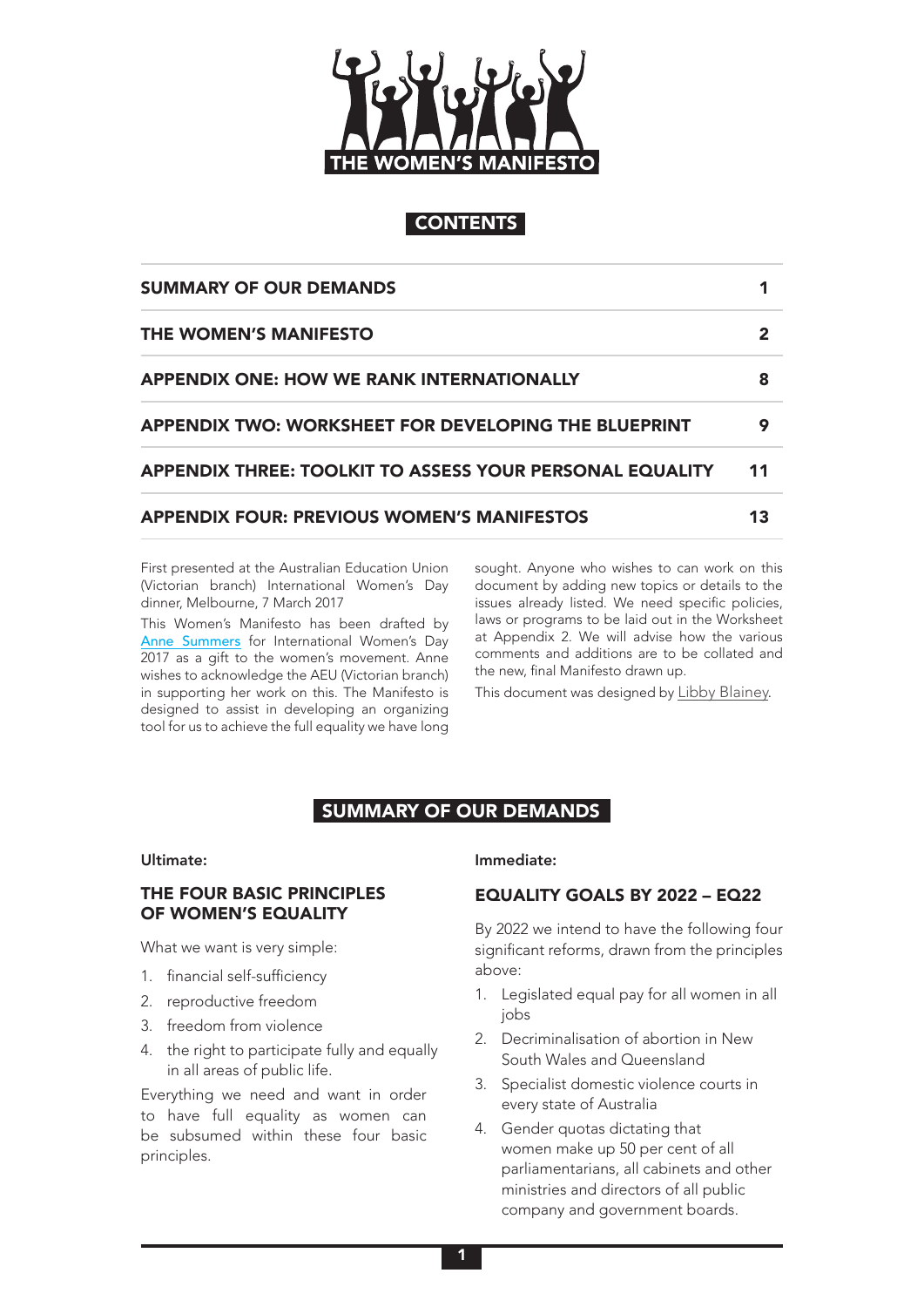

Women will not rest until we have what is rightfully ours: the full equality between the sexes that is known as feminism. We want, and are entitled, to enjoy the same rights, benefits and privileges that are accorded to men.

As individuals, and as a sex, it is our right. Our country will not thrive until we have equality.

This Women's Manifesto sets out what is needed to achieve full equality for women in Australia -- and a timetable for making that happen.

This Women's Manifesto lays out the four simple and achievable goals that will deliver us equality.

Achieving these goals will give us both personal equality and the means to participate fully and equally in our society.

For too long now, we have been promised equality but we are not there.

We still do not earn the same money as men, even when we do the same work. Abortion is still on the criminal statutes in two states and we are constantly on the defensive about our right to determine when, and if, we have children. We are subjected to widespread, and increasing, sexual and family violence. We are under-represented in the key decision-making organizations of our society. Our voices count for less.

It is time to end this.

It is no longer enough for us just to call ourselves feminists.

It is no longer enough for us just to list our grievances and to call for redress.

We need to be very specific about what we want and we have to make it happen.

And we have to do it now.

Although some of us will choose to work on different issues, if we are to succeed our work

must be part of a unified and comprehensive campaign.

We need a blueprint, we need a timeline and we need to organize.

This Women's Manifesto is intended to be a first step in that process.

It lays out what I contend are the four basic goals for women. These goals encapsulate every aspect of women's equality.

Once we achieve these, we will have achieved equality.

This Women's Manifesto also calls for the rapid implementation of four key demands, one from each of the basic goals. These will in themselves be significant achievements in that they will greatly improve women's lives and opportunities, but they will also be significant stepping-stones towards our ultimate goal of full equality between all women and men in Australia.

We want these in place by 2022 – five years from now.

The launch of this Women's Manifesto is designed to be the springboard for a collaborative process that will fully define and design our goals, provide a specific list of everything we want, and become an organizing tool for making these happen.

In other words, this is not *my* document. This is *our* document and you all need to become involved in bringing it to fruition.

A society is judged by whether its women enjoy full equality.

•

"The extension of women's rights is the basic principle of all social progress," wrote Charles Fourier, the French utopian-socialist philosopher, and the man credited with inventing the word "feminism" *(feminisme)* in 1837. (The term was apparently first used in English in an English newspaper in 1894.)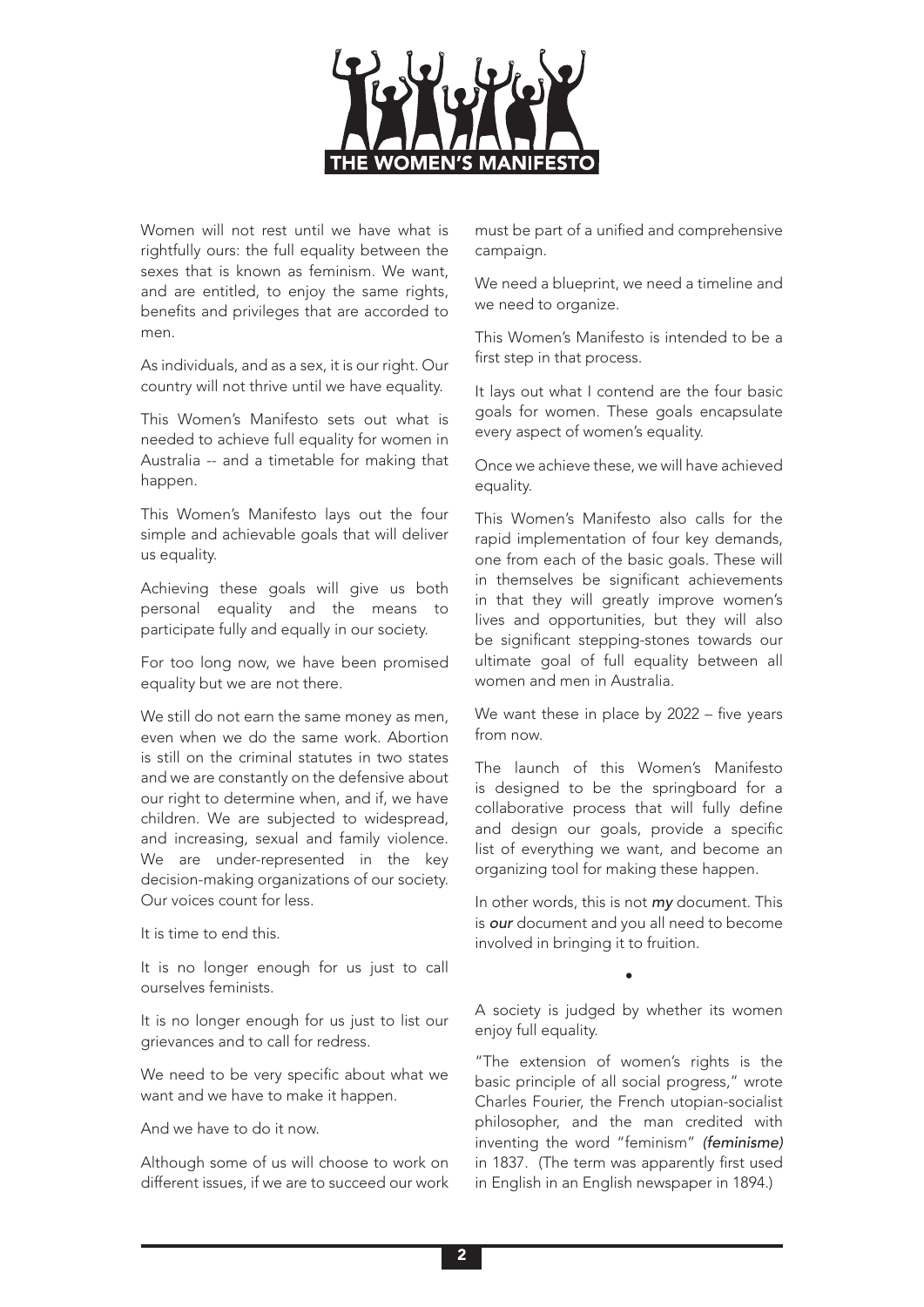

A similar view was expressed by another 19th century philosopher, the Englishman John Stuart Mill when he wrote, in *On the Subjection of Women* in 1869: "[T]he legal] subordination of one sex to another – is wrong in itself, and now one of the chief hindrances to human improvement; and that it ought to be replaced by a system of perfect equality, admitting no power and privilege on the one side, nor disability on the other."

Yet more than a hundred years after Fourier's observation, no country in the world has yet achieved full gender equality.

In some parts of the world, the Nordic countries for instance, legal equality is close to being achieved. In other countries, such as Saudi Arabia where women are not even permitted to drive cars, women's equality is barely on the national radar.

Australia is somewhere in the middle of this spectrum, with equality supposedly legally enshrined but where income disparities, escalating violence and pervasive sexism and misogyny mean that women's experience of equality is still elusive.

Internationally, our gender equality ranking has plummeted in recent years.

We were ranked in 16th in the world by the World Economic Forum's Global Gender Index in 2006. By 2016 we had slipped to 46th place.

It is shocking to realise that we are in many ways going backwards.

We have to reverse the slide and resume going forward.

We women have been fighting for our right to be full members of society, able to determine our own destinies, for hundreds of years. We have had to fight for the right to vote, to have custody of our children, to own property (including being entitled to keep our wages), to be free from discrimination and free to carve out the lives we want.

We can argue that our fight began in 1792, when Mary Wollstonecraft published *A Vindication of the Rights of Women*, the first modern tract in defence of women's rights, in which she argued that women should receive an education.

Or we could contend that it began in 1949 when Simone de Beauvoir published *The Second Sex*, widely regarded as the first text of modern feminism, the book which famously begins with the words: "One is not born, but rather becomes, a woman". She thus introduced us to the invaluable notion that "women", were (and in many respects still are) socially constructed, reflecting the male view of what women should be, rather than being self-determined – and equal – people in our own right.

These are both key dates on the road to women's emancipation.

Other events, large and small, have also had a significant impact on the ability of women to shape their own lives.

For instance, the Parisian women who marched to Versailles during the French Revolution to demand women's suffrage.

Or the more than one million people who turned out in 1911 for the second-ever International Women's Day marches in Germany, Switzerland, Austria and Denmark.

Or the heroics of the British suffragettes in the early 20th century.

We need to honour our own struggles here in Australia, and the women who led them: including Catherine Helen Spence, Louisa Lawson, Vida Goldstein, Jessie Street, Faith Bandler, Zelda D'Aprano, Sekai Holland, Joan Kirner and June Oscar.

For me it makes sense to date our struggle from 1972 and not 1901 when the vote at federal elections was awarded only to white women (Indigenous women had to wait until 1962).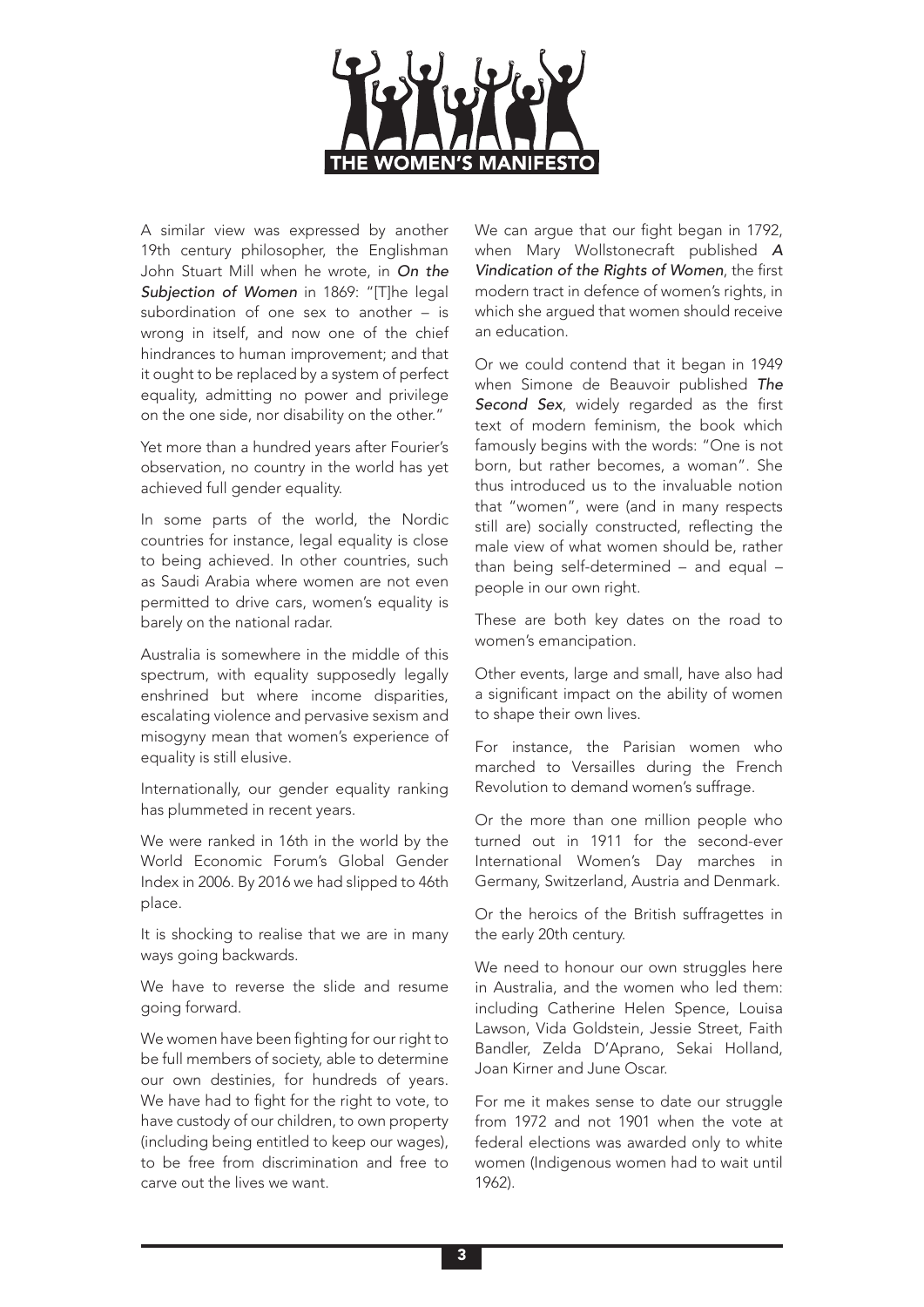

1972 was the year of the election of the Whitlam government, the first government in Australian history to commit to equality for women. Never before had Australia had a federal government that had women's equality as one of its central priorities.

In its three short years, the Whitlam government intervened to help secure an industrial court judgement awarding women "equal pay for work of equal value"; removed taxes and tariffs from contraceptives thereby making them less expensive, and placed the Pill on the PBS; hired the first-ever women's advisor; introduced paid maternity leave for federal public servants; funded family planning clinics; appointed Elizabeth Evatt as deputy president of the Conciliation and Arbitration Commission – the first woman to occupy such a position; introduced the Family Law Act that established no-fault divorce and the Family Court, which was intended to make family separations fair and non-traumatic and introduced antidiscrimination legislation. Unfortunately the Whitlam government was dismissed from office before these laws passed the parliament. During those years, the women's movement was active – and successful. We were able to obtain government support for the newly established Leichhardt Women's Health Centre, Elsie Women's Refuge and the Sydney Rape Crisis Centre. We campaigned for needed changes to laws on rape and sexual assault and domestic violence. Antidiscrimination laws were introduced in South Australia, New South Wales and Victoria. Rape in marriage was outlawed in South Australia – a world first. But this initial spurt of activism and reform was not maintained.

Despite further important reforms during subsequent governments – mostly during the Hawke and Keating, Rudd and Gillard governments – in child care and paid parental leave, with the introduction of federal Sex Discrimination and Affirmative Action legislation and other employment policy reforms, and a massive increase in the numbers of women holding public office, including – finally, in 2010 – Julia Gillard becoming Australia's first woman prime minister, our overall progress towards equality has stalled.

Equality delayed is equality denied.

The movement towards equality is inexorable – and, we like to think, inevitable.

But it will not happen without our fighting for it.

And that is what we need to do now.

We need to fight.

We have to have a watertight plan, with specific goals, and a timeline.

And we need to do it together. A fragmented movement will not win.

This is why we need to collaborate on this Women's Manifesto, make it our own, then get behind it and make it happen.

We women have tasted freedom. We will not be satisfied until all of us – no matter what our age, our colour, our ethnic or religious origin, our sexual preference or our ability – are able to lead the lives we choose, free from discrimination and repression.

We enjoy the freedoms most of us currently have: the ability to go to school, to have a job, to earn an income, to choose our life's partner, to move freely in the world. But we want all women to have those freedoms, and we want to remove the remaining legal, social and cultural barriers that still prevent any of us from doing all the things we are capable of and willing to do.

## THE FOUR BASIC PRINCIPLES OF WOMEN'S EQUALITY

What we want is very simple:

- 1. financial self-sufficiency
- 2. reproductive freedom
- 3. freedom from violence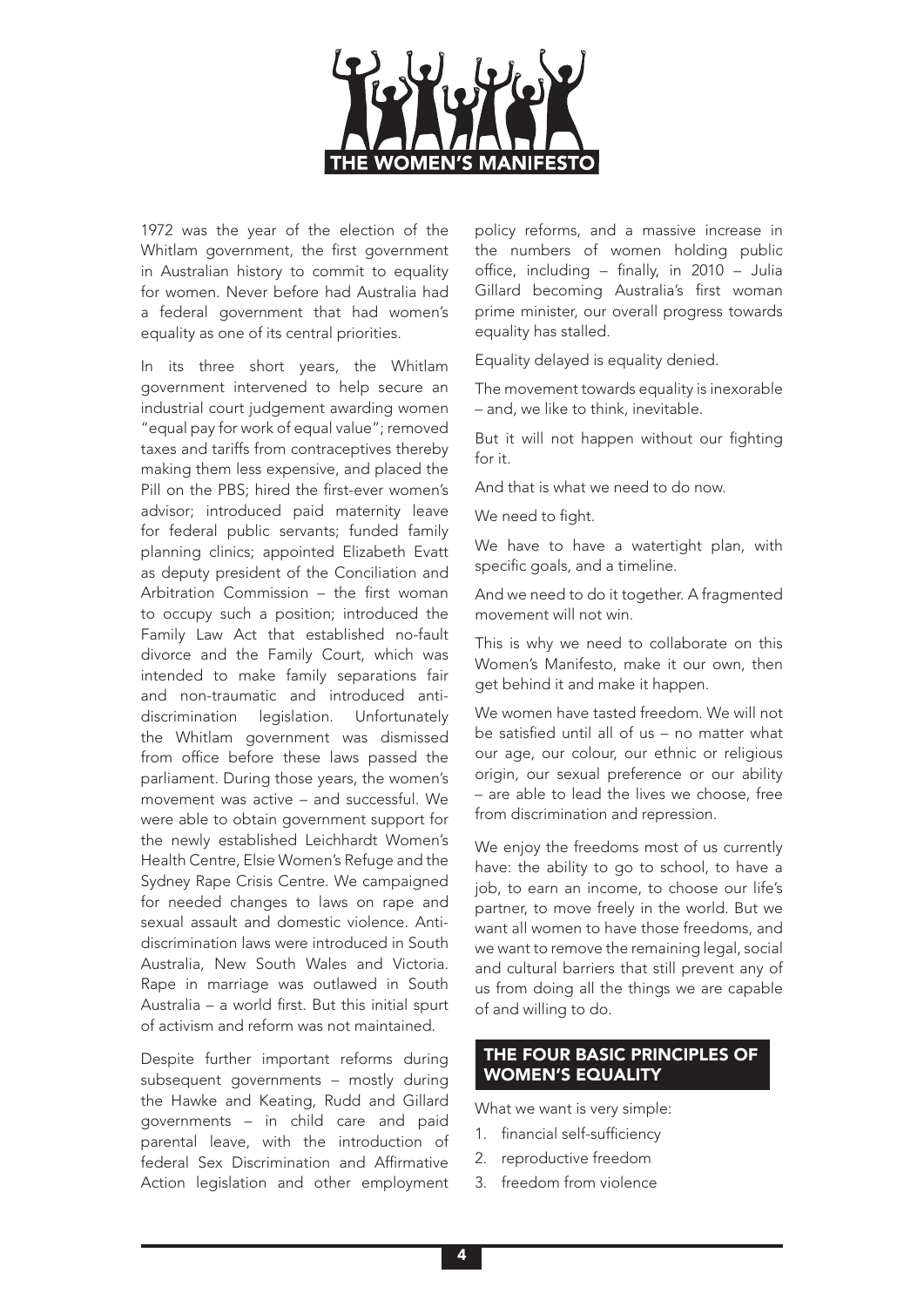

4. the right of women to participate fully and equally in all areas of public life.

Everything we need and want in order to have full equality as women can be subsumed within these four basic principles.

Here is how:

### 1. FINANCIAL SELF-SUFFICIENCY

*Have enough money, or the means to earn it, to not have to rely on anyone else to survive and thrive.*

To be financially self-sufficient and therefore not dependent on a husband or other person to provide the basics of life (or to have the option of leaving a relationship that isn't working) girls need **education** that is equal to boys. They must not just learn to read and write and do math but they must study science, computing, coding and all other subjects that are needed to equip people for today's rapidly changing, digital-dependent world. This education should last for twelve years, ensuring girls leave school with the skills needed for further education or for their chosen job or career.

Girls and young women must then have the same opportunities as boys and young men to enter **post-school education** at university or technical college. They must be free to study any and all subjects and be encouraged to test themselves and branch out from areas that traditionally have attracted more women than men. If they wish, women should be able to pursue **post-graduate education** and be able to combine that with having a family if that is their choice.

Women need to have the same **employment** opportunities as men, including full-time employment, with **equal pay** and conditions.

Women must receive **equal pay** and equal opportunities for promotion, for training opportunities and other benefits of the place of employment.

Women must be free from **sexual harassment** and pregnancy discrimination.

Childcare must be available, flexible, affordable and shared between all parents.

Women must have the right to keep their jobs while pregnant and get paid parental leave when they take time off from their jobs to have the baby.

Women must receive superannuation, including while on paid parental leave, and if necessary receive top-ups from either government or employers during their working life to ensure they have adequate retirement incomes.

### 2. REPRODUCTIVE FREEDOM

*The ability to determine when and if to have children*

Women must be able to access effective and affordable **contraception** backed up by safe, legal and affordable **abortion**.

Women must have access to health services, including screening and care for femalespecific conditions such as breast, ovarian and cervical cancer, and other services needed to ensure sexual health.

Women must be able to secure pre- and post natal care for their maternal health and that of their baby.

### 3. FREEDOM FROM VIOLENCE

#### *Our bodies and our minds must be our own*

Women must be safe from rape and other forms of sexual assault and must have the right to be believed and their complaint taken seriously if they suffer an attack.

Women must have access to **laws** that adequately address all crimes of violence and legal services that enable them to seek advice and legal redress if they chose.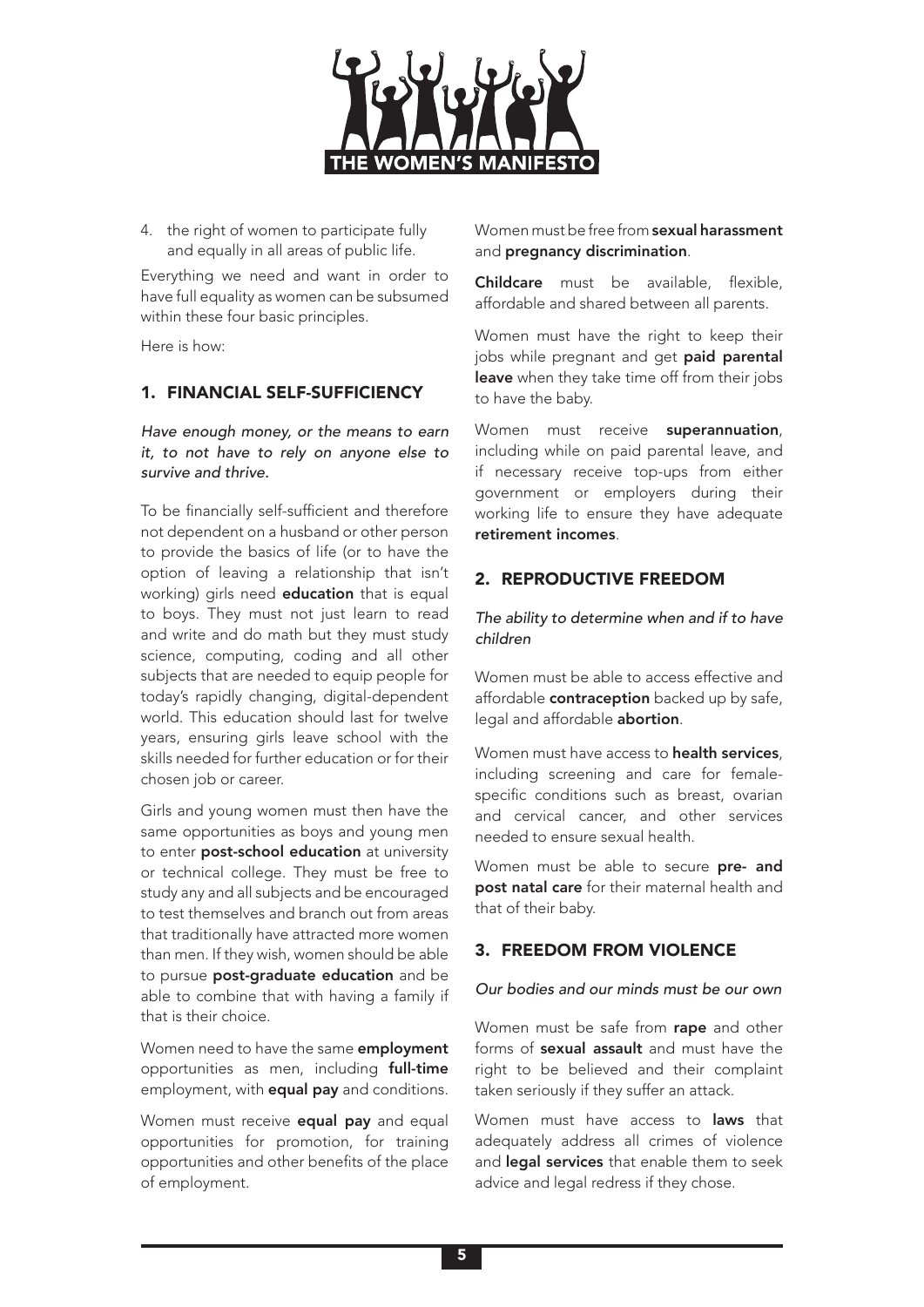

Women must be free from **domestic and** family violence of all kinds: physical, psychological, financial and any other type of controlling and domineering behaviour on the part of a family member or intimate partner.

Where needed, women must have ready access to emergency crisis services including women's refuges in order to be safe from violence or other threats.

### 4. EQUAL REPRESENTATION AND PARTICIPATION IN PUBLIC LIFE:

*We should be part of all decision-making in our society*

Women should participate fully in all areas of our society's public and economic life.

Women must be represented fully and fairly at every level of government including the public service, in the companies that make up our economy, the not-for-profit sector, arts organizations, trade unions, the military and the churches.

This is a deceptively simple agenda. Every single aspect of it requires laws, policies, programs or other elements to make each goal realizable.

•

We need all these to be spelled out in the Worksheet in Appendix Two of this document.

This is where you will have input.

I hope this Women's Manifesto becomes a focus for discussions, for workshopping and for action. It needs expert input, from those who know the law and the policies, those who have experience in the field and from anyone who has a view on how we can turn these four goals into a blueprint for equality.

I hope that this Women's Manifesto will be picked up unions, by women's groups and by anyone who wants to help shape our future. For instance, the AEU might decide

to focus on the education section under the first principle (financial self-sufficiency), and work on a blueprint that contains all the laws, policies and other mechanisms needed to achieve full equality in education. Other groups might select a topic under the third principle (freedom from violence) or even decide to work on several topics from different pricniples.

I hope we can plan a way to come together, via a conference or other mechanism, to produce the blueprint for which this is the draft.

Let's make it happen.

## EQ22 - THE FIVE-YEAR PLAN

But we also have a set of immediate demands.

Let's call it EQ22.

Our immediate demands are drawn from the four principles – one from each – and they represent progress in achieving that principle as well as laying down markers for the full equality that will result from implementing the Women's Manifesto in its entirety.

In five years, in 2022, it will be 50 years since the election of the Whitlam government, and a fitting deadline for our demands.

By 2022 we intend to have the following four significant reforms:

- 1. Legislated equal pay for all women in all jobs
- 2. Decriminalisation of abortion in New South Wales and Queensland
- 3. Specialist domestic violence courts in every state of Australia
- 4. Gender quotas dictating that women make up 50 per cent of all parliamentarians, all cabinets and other ministries and directors of all public company and government boards.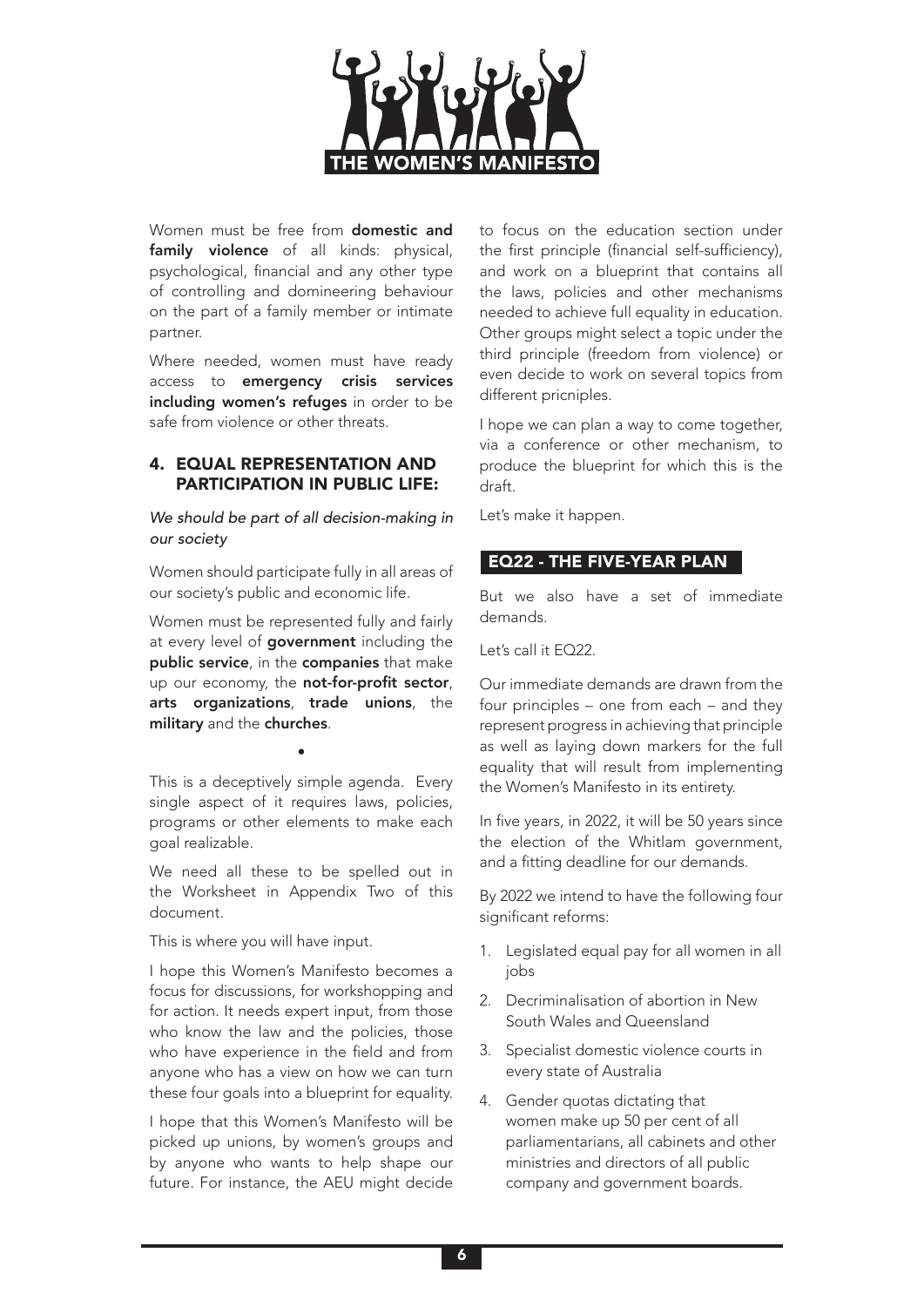

Let me spell these out a little:

# 1. LEGISLATED EQUAL PAY

It is unconscionable that in 2017 Australian women still earn on average 20 per cent less than men. In some jobs, the gender pay gap is even greater. We can no longer tolerate this basic injustice.

As Mary Gaudron, the first woman to sit on the High Court of Australia, famously said in 1979: 'Equal pay was "won" in 1969 and again in 1972 and yet again in 1974.

It is 43 years since we first 'won' equal pay. It is 37 years since Mary Gaudron pointed out that we still did not have it. And we still don't have it. If anything the pay gap has widened over the past four decades.

We need federal legislation mandating equal pay for all women in all jobs.

### 2. DECRIMINALISATION OF ABORTION IN NEW SOUTH WALES AND QUEENSLAND

We cannot return to the dark days of women risking criminal prosecution for having abortions. Every other Australian state and territory has decriminalised abortion. It is time for New South Wales and Queensland to do so as well.

### 3. SPECIALIST DOMESTIC VIOLENCE COURTS IN EVERY **STATE**

This is already happening in Queensland as a result of recommendations made by the Task Force on Domestic and Family Violence headed by Quentin Bryce in 2014-15. Such specialist courts can provide expert handling of domestic violence cases, as well as shining a spotlight on the extent and severity of such violence across Australia.

### 4. GENDER QUOTAS DICTATING WOMEN MAKE UP 50 PER CENT OF ALL PARLIAMENTARIANS, CABINET AND OTHER MINISTERS, AND DIRECTORS OF PUBLIC COMPANIES AND GOVERNMENT BOARDS

It is clear that increased representation of women in all decisions-making organizations of our society is not going to happen organically. If so, it would already have happened. We need affirmative action in the form of quotas to ensure that the best talent available leads these organizations – and that means including the group that makes up 50 per cent of the population.

We have five years to make this happen. Starting today.

Further copies of this Manifesto can be found at [www.annesummers.com.au](http://www.annesummers.com.au)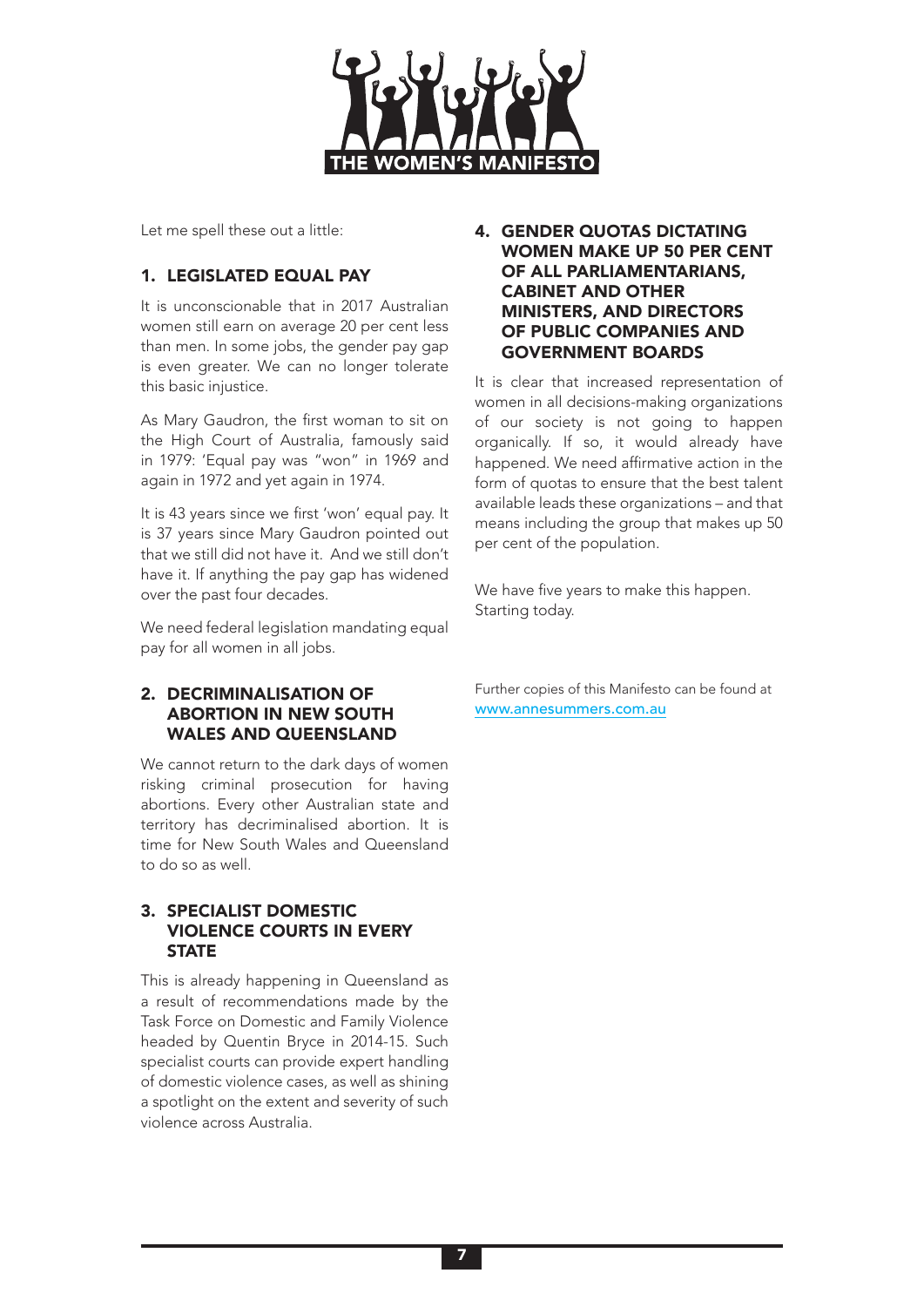

#### APPENDIX ONE

#### OUR INTERNATIONAL STATUS

#### How we rank internationally

Where does Australia rank in the global gender index of countries compiled each year by the World Economic Forum?

In October 2016 – the date of the [latest](http://www3.weforum.org/docs/GGGR16/WEF_Global_Gender_Gap_Report_2016.pdf) [report](http://www3.weforum.org/docs/GGGR16/WEF_Global_Gender_Gap_Report_2016.pdf) – Australia ranked number 46 out of 144 countries. The world's top ten countries in 2016 were: Iceland, Finland, Norway, Sweden, Rwanda, Ireland, Philippines, Slovenia, New Zealand, Nicaragua.

In 2011 we were number 23, in 2013 we were 24.

In 2006 Australia was ranked number 15 yet by 2008 we had fallen to number 21 and have continued to slide ever since: number 25 in 2012,number 36 in 2015 and now our lowest ranking ever: number 46.

#### Why does Australia rank so low?

It's mostly to do with our labour force participation and lack of women in political leadership. Although Australia ranks highly – equal number 1 – for our educational attainment, we fall far behind comparable countries when it comes to women's participation in the labour market, especially in full-time jobs, and in women's remuneration. We are also marked down for having so few women in federal cabinet.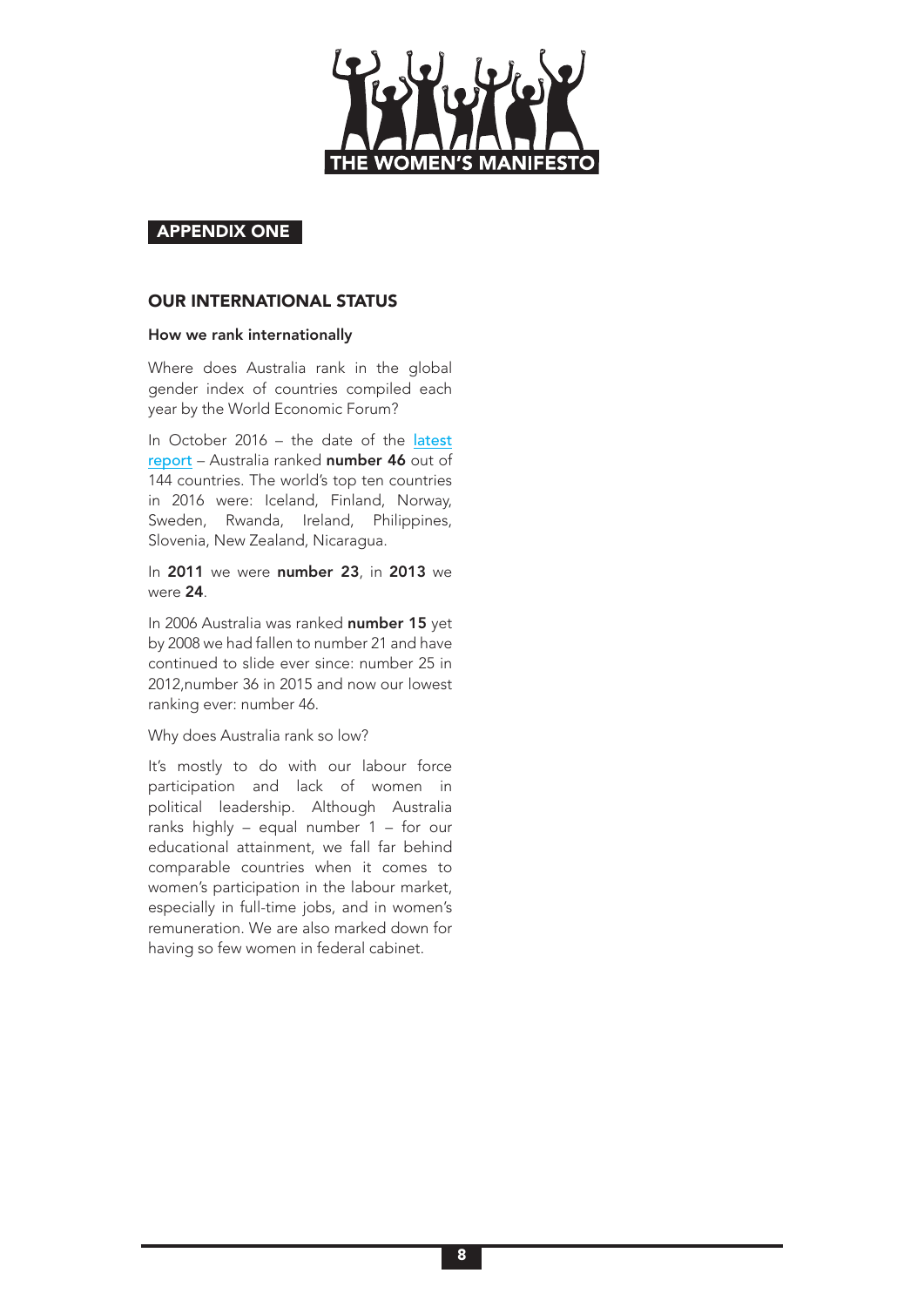

### APPENDIX TWO

#### MAKING AUSTRALIA EQUAL

Worksheet on Australian women's equality

Note: This section is a work-in-progress and it is where you come in. There are many blanks needing to be filled in. It needs input from those with specialized knowledge in each area.

You may want to add topics: e.g. sex-work (under employment in Principle 1) or revenge porn (under violence against women in Principle 3) or women in politics (in Principle 4). Every topic or issue can be accommodated within one of the four principles.

The ultimate goal is for this section to be transformed into a Manifesto containing detailed, specific demands of precisely what we need in order to achieve equality.

## 1. FINANCIAL SELF-DETERMINATION

### Goal: EQUAL EDUCATION

Current status:

- women and girls can access education at all levels
- more women graduate from universities than men, including in faculties such as law
- women do not participate equally in many subjects that have good career prospects, for example: science (including veterinary science), technology, engineering, mathematics and computing science

Still needed: give specific examples of laws, policies, programs that are needed in education

### Goal: EQUAL EMPLOYMENT **OPPORTUNITIES**

Current status: Still needed:

### Goal: EQUAL PAY

Current status:

• The gender pay gap is 17.1 per cent in 2017. It is even higher at 23.1 per cent if just full-time employment is taken into account.

Still needed:

### Goal: EQUAL RETIREMENT INCOME Current status:

• The average superannuation balance at the time of retirement in December 2015 was \$292,500 for men and only \$138,150 for women

Still needed:

## 2. CONTROL OF OUR BODIES

#### Goal: REPRODUCTIVE CONTROL Current status:

- **Contraception**
- Abortion
- ---NSW and Qld still criminalise abortion ---Medicare rebate? Still needed:

### Goal: SPECIALIST WOMEN'S HEALTH

Current status:

---Pap smears - are they free? ---Mammograms – check status of what is free ---Other issues? Still needed:

### Goal: MATERNAL WELFARE

Current status: ---Issues? Still needed: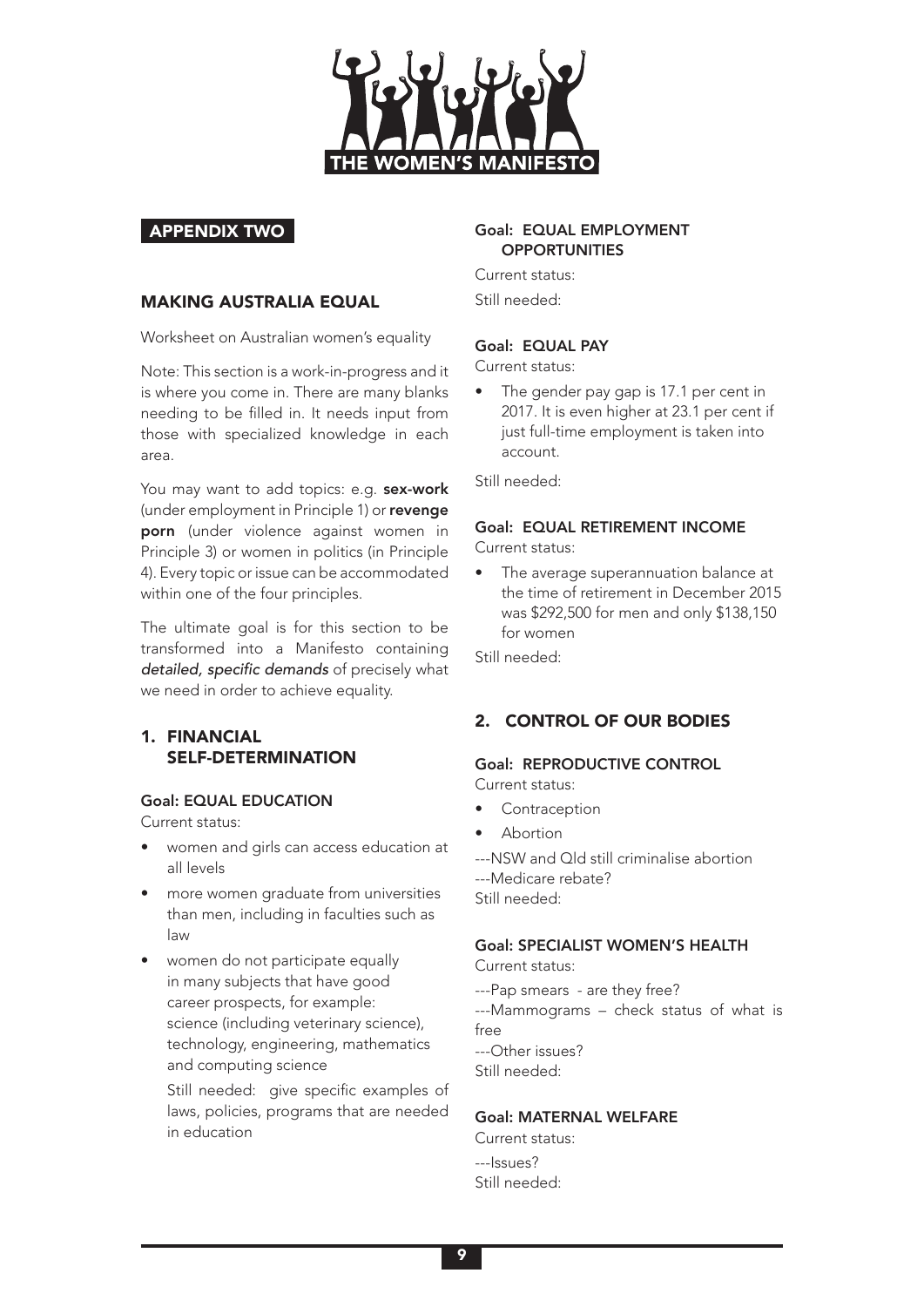

## 3. FREEDOM FROM VIOLENCE

#### Goal: DOMESTIC AND FAMILY VIOLENCE LAWS Current status:

---Enforcement of laws Still needed:

### Goal : SEXUAL ASSAULT LAWS

Current status: ---Need expert input here Still needed:

### Goal: CRISIS SUPPORT

Current status:

---Funding of women's refuges by federal and some state governments in doubt ---Funding of community legal centres Still needed:

### Goal: FAMILY LAW

Current status: ---Family Court reform ---Legal aid Still needed:

### 4. EQUAL REPRESENTATION AND PARTICIPATION IN PUBLIC LIFE

### Goal: EQUAL REPRESENTATION IN LOCAL GOVERNMENT, STATE AND FEDERAL PARLIAMENTS

Current progress: Federal and state parliaments [http://](http://www.aph.gov.au/About_Parliament/Parliamentary_Departments/Parliamentary_Library/pubs/rp/rp161) [www.aph.gov.au/About\\_Parliament/](http://www.aph.gov.au/About_Parliament/Parliamentary_Departments/Parliamentary_Library/pubs/rp/rp161) [Parliamentary\\_Departments/Parliamentary\\_](http://www.aph.gov.au/About_Parliament/Parliamentary_Departments/Parliamentary_Library/pubs/rp/rp161) Library/pubs/rp/rp1617/Quick Guides/ **[PartyGender](http://www.aph.gov.au/About_Parliament/Parliamentary_Departments/Parliamentary_Library/pubs/rp/rp161)** 

Local government: no current figures available. However the Australian Local Government Women's Association has a goal of 50/50 representation: [http://](http://www.algwa.net.au/manager/resources/test/5050vision.pdf) [www.algwa.net.au/manager/resources/](http://www.algwa.net.au/manager/resources/test/5050vision.pdf) [test/5050vision.pdf](http://www.algwa.net.au/manager/resources/test/5050vision.pdf)

Still needed:

### Goal: EQUAL REPRESENTATION IN CABINETS, MINISTRIES AND OTHER EXECUTIVE BODIES Current progress:

Still needed:

## Goal: EQUAL REPRESENTATION ON ALL CORPORATE, GOVERNMENT, NOT FOR PROFIT, CHURCH AND TRADE UNION BOARDS OR SIMILAR GOVERNING BODIES Current progress:

Still needed:

Goal: NEED TO OUTLINE SPECIFIC GOALS FOR THE MILITARY, THE COURTS AND OTHER KEY INSTITUTIONS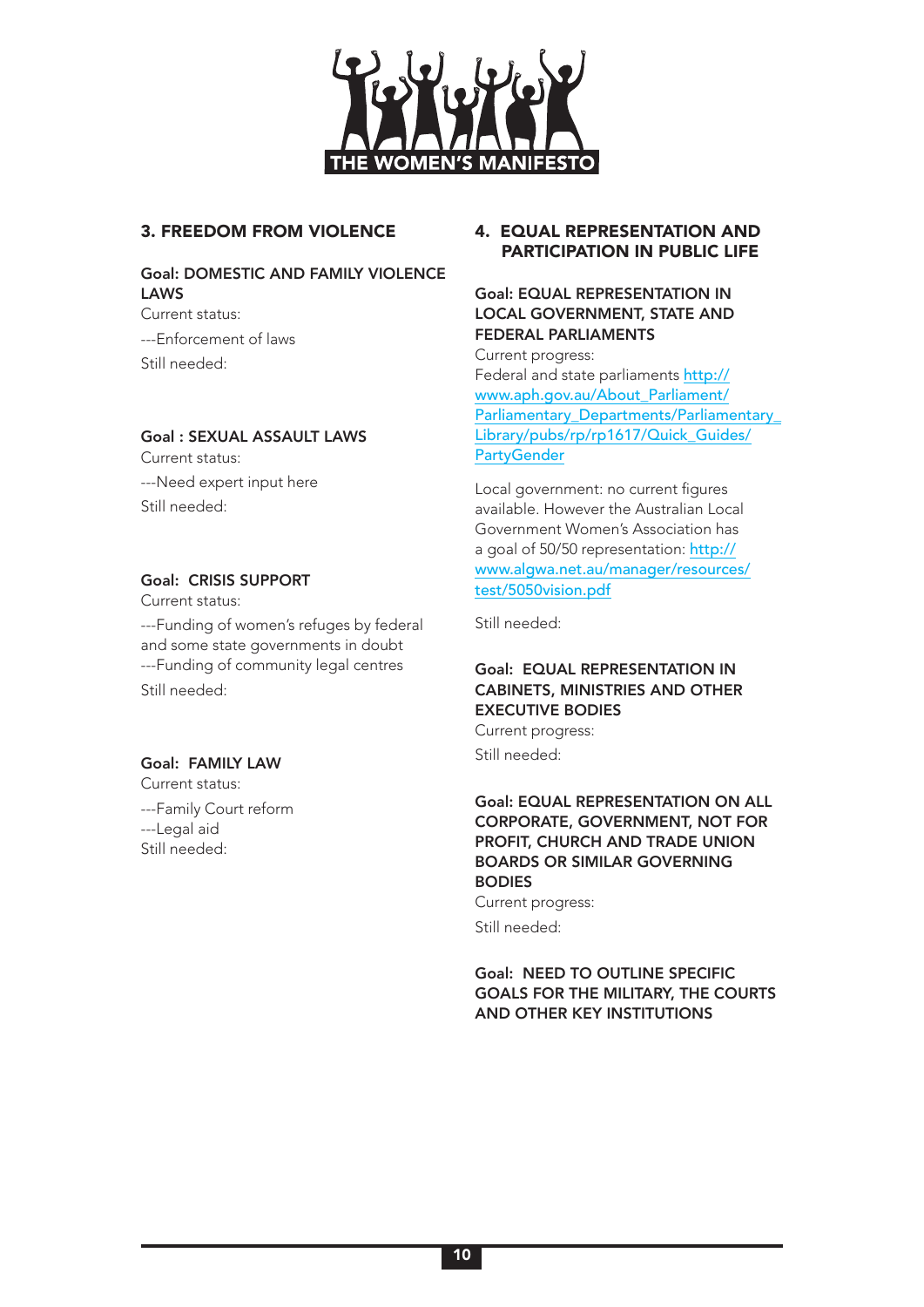

### APPENDIX THREE

### YOUR PERSONAL EQUALITY

A toolkit to help you assess how equal you are

How equal are you?

#### 1. FINANCIAL SELF-SUFFICIENCY

- 1. Can you attend school?
- 2. Can you go onto higher education e.g. TAFE or university?
- 3. Can you study any subject you choose?
- 4. Do you have the same postgraduate opportunities as male students?
- 5. As a student, do you have an income that is sufficient to live on? Or do you need part-time employment as well?
- 6. Can you work in paid employment? (note: for those who have completed their studies)
- 7. Do you have a job? part-time? full-time?
- 8. Are you satisfied with you job and the hours?
- 9. Can you get any job for which you are qualified?
- 10. Do you get the same pay as men doing the same job?
- 11. Do you get the same non-wage entitlements as men, e.g. penalty rates, overtime, bonuses, other "perks"?
- 12. Is the money you get from your job enough to support yourself (and any dependants)?
- 13. Are you in a superannuation scheme?
- 14. Does your superannuation account balance equal that of a man in a similar occupation? [https://www.](https://www.australiansuper.com/~/media/Files/FactSheets/160307-Women_and_Super%20Industry.ashx) [australiansuper.com/~/media/Files/](https://www.australiansuper.com/~/media/Files/FactSheets/160307-Women_and_Super%20Industry.ashx) [FactSheets/160307-Women\\_and\\_](https://www.australiansuper.com/~/media/Files/FactSheets/160307-Women_and_Super%20Industry.ashx) [Super%20Industry.ashx](https://www.australiansuper.com/~/media/Files/FactSheets/160307-Women_and_Super%20Industry.ashx)
- 15. Do you have your own bank account?
- 16. Do you have you own credit card?
- 17. Do you have enough savings to be able to set yourself up with housing if you need/want to?
- 18. Do you have access to a bank loan or other credit if you need it?
- 19. If you have been sexually harassed at work, is there a procedure for making a complaint?
- 20. If you have made a sexual harassment complaint, was it taken seriously?
- 21. If you were pregnant while working, were you treated the same as before by your colleagues and superiors?
- 22. Did you get paid parental leave? For how long?
- 23. Could you return to work after you had your baby?
- 24. Were you able to get suitable childcare?
- 25. Was/is this childcare affordable?
- 26. Did/do the hours of the childcare provision fit the hours at your job?

#### And on the home front:

- 27. If you are married or living in a relationship, does your partner share the housework?
- 28. If yes, does he/she share it equally with you?
- 29. If no, have you discussed with him/her about sharing the work?
- 30. If you have a children or children, does your partner share in the care of that child?
- 31. Is that care shared equally?
- 32. Did one of you have to reduce your working hours when you had the baby?
- 33. Did you have a discussion about who should take time off/reduce working hours? Or was it assumed it would be you?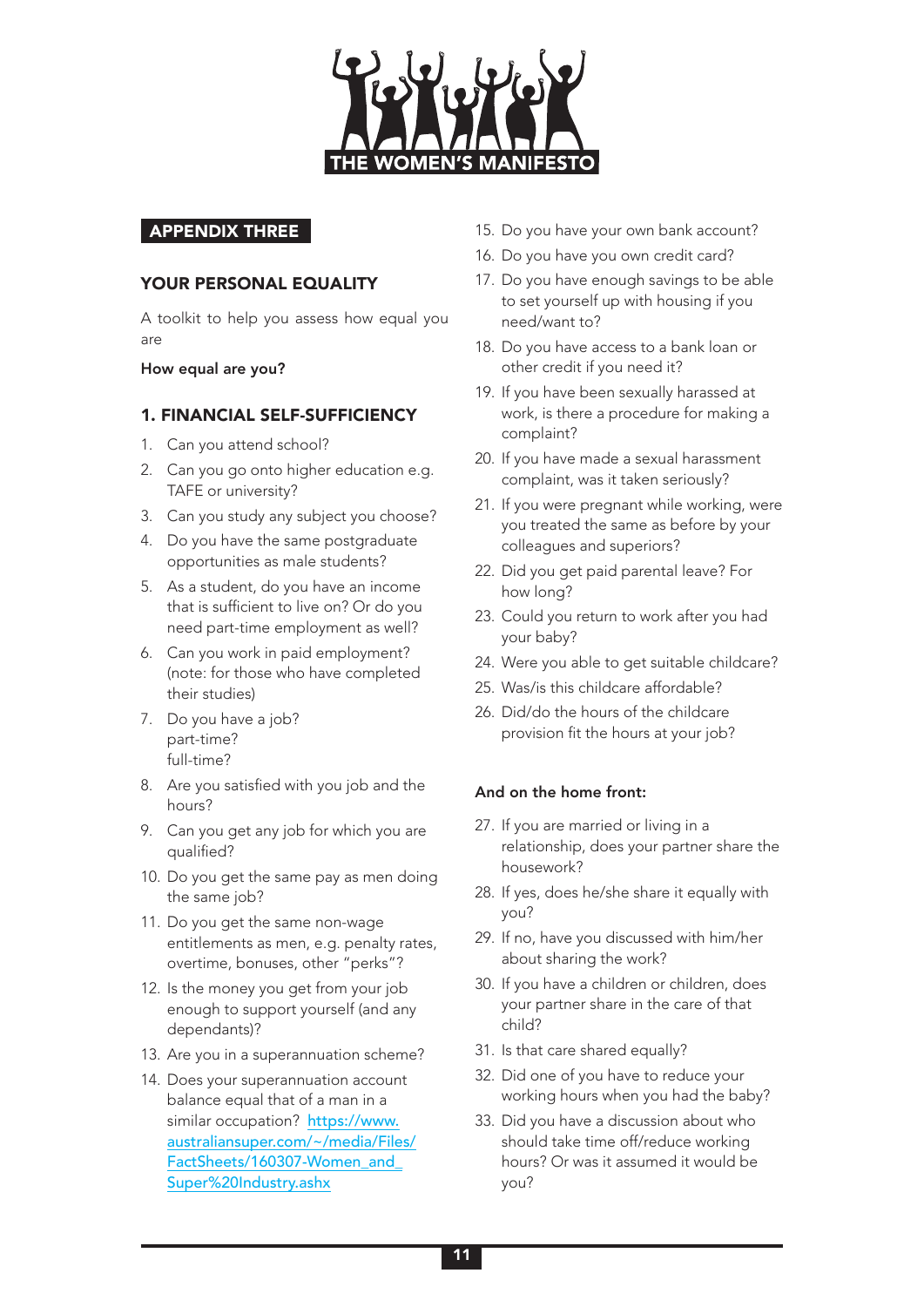

- 34. Do you feel able to discuss these issues freely with your partner?
- 35. Did you think it necessary to discuss these issues before you began your relationship? Before you had children?

# 2. CONTROL OF MY BODY

Am I able to access what I need for my health and can I decide when and if I have children?

- 1. Can you get, and afford, the contraceptives you need?
- 2. If you needed one, would you able to access, and afford, an abortion?
- 3. Have you ever had a baby you did not plan and did not want?
- 4. If you have ever had an STD, were you able to get proper treatment?
- 5. Do you have regular Pap smears? are they free?
- 6. Do you have regular Mammograms? are they free?
- 7. Do you have regular check-ups with a gynaecologist or women's health centre?

## 3. FREEDOM FROM VIOLENCE

Do you suffer from any form of violence at present?

- 1. Have you ever been sexual assaulted?
- 2. Have you ever been raped? by someone you knew? by a stranger?
- 3. Did you report your rape to the police? did it go to trial? did you testify? was your attacker convicted?
- 4. Did you seek help from a rape counselling service or a telephone helpline?
- 5. Have you ever suffered physical violence from an intimate partner?
- 6. Have you ever suffered physical violence from a family member?
- 7. Have you ever suffered psychological or other forms of intimidation by an intimate partner?
- 8. Have you ever suffered psychological or other forms of intimidation by a family member?
- 9. Have you had to leave you home as a result of domestic violence?
- 10. Who helped you when you had to leave home? a women's refuge? friends? a doctor or other medical practitioner? the police? your family? other?
- 11. Does your place of work have a paid domestic violence leave policy?
- 12. Have you lost work/study time as a result of domestic violence?
- 13. Have you ever suffered any form of violence by a stranger?
- 14. Have you been sexually harassed? at school? at TAFE/university? at work?
- 15. Did you lodge a formal complain about your sexual harassment? was it acted upon? were you satisfied with the outcome?